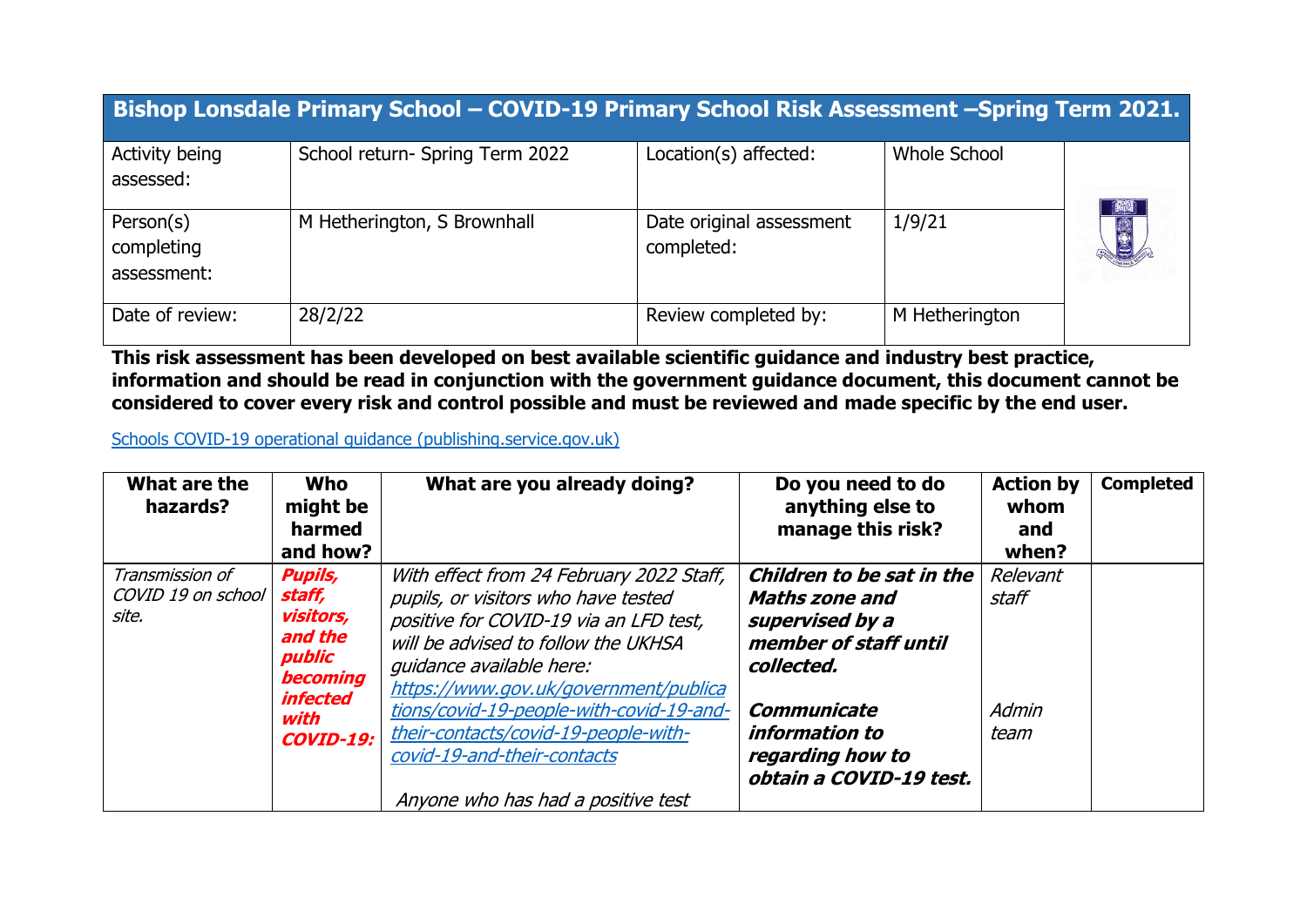| What are the<br>hazards? | <b>Who</b><br>might be<br>harmed<br>and how? | What are you already doing?                                                                                                                                                                                                                                                                                                                                                                                                                                                                                                                                                                                                                                                                                                                                                                                                                                          | Do you need to do<br>anything else to<br>manage this risk?                                         | <b>Action by</b><br>whom<br>and<br>when? | <b>Completed</b> |
|--------------------------|----------------------------------------------|----------------------------------------------------------------------------------------------------------------------------------------------------------------------------------------------------------------------------------------------------------------------------------------------------------------------------------------------------------------------------------------------------------------------------------------------------------------------------------------------------------------------------------------------------------------------------------------------------------------------------------------------------------------------------------------------------------------------------------------------------------------------------------------------------------------------------------------------------------------------|----------------------------------------------------------------------------------------------------|------------------------------------------|------------------|
|                          |                                              | (either PCR or LFD), Should not attend<br>the school premises until the person is<br>free from COVID 19 symptoms. It may<br>be possible for individuals to end their<br>isolation period on day 7 if 2 consecutive<br>LFD tests taken on day 5 and 6 of<br>isolation both return negative results.<br>Staff should consult the school if unable<br>to work from home.<br>The school will signpost individuals to<br>quidance here:<br>https://www.gov.uk/government/publica<br>tions/covid-19-people-with-covid-19-and-<br>their-contacts/covid-19-people-with-<br>covid-19-and-their-contacts<br>Any person arriving at school exhibiting<br>symptoms will be required to return<br>home and obtain a COVID-19 test (PCR<br>test) immediately.<br>If an individual has symptoms,<br>undertakes a COVID-19 test and this is<br>negative they can return to school as | <b>Communicate</b><br><i>information on Omicron</i><br>variant of COVID-19 as<br>per DfE guidance. |                                          |                  |
|                          |                                              | long as the individual does not have<br>COVID 19 symptoms.                                                                                                                                                                                                                                                                                                                                                                                                                                                                                                                                                                                                                                                                                                                                                                                                           |                                                                                                    |                                          |                  |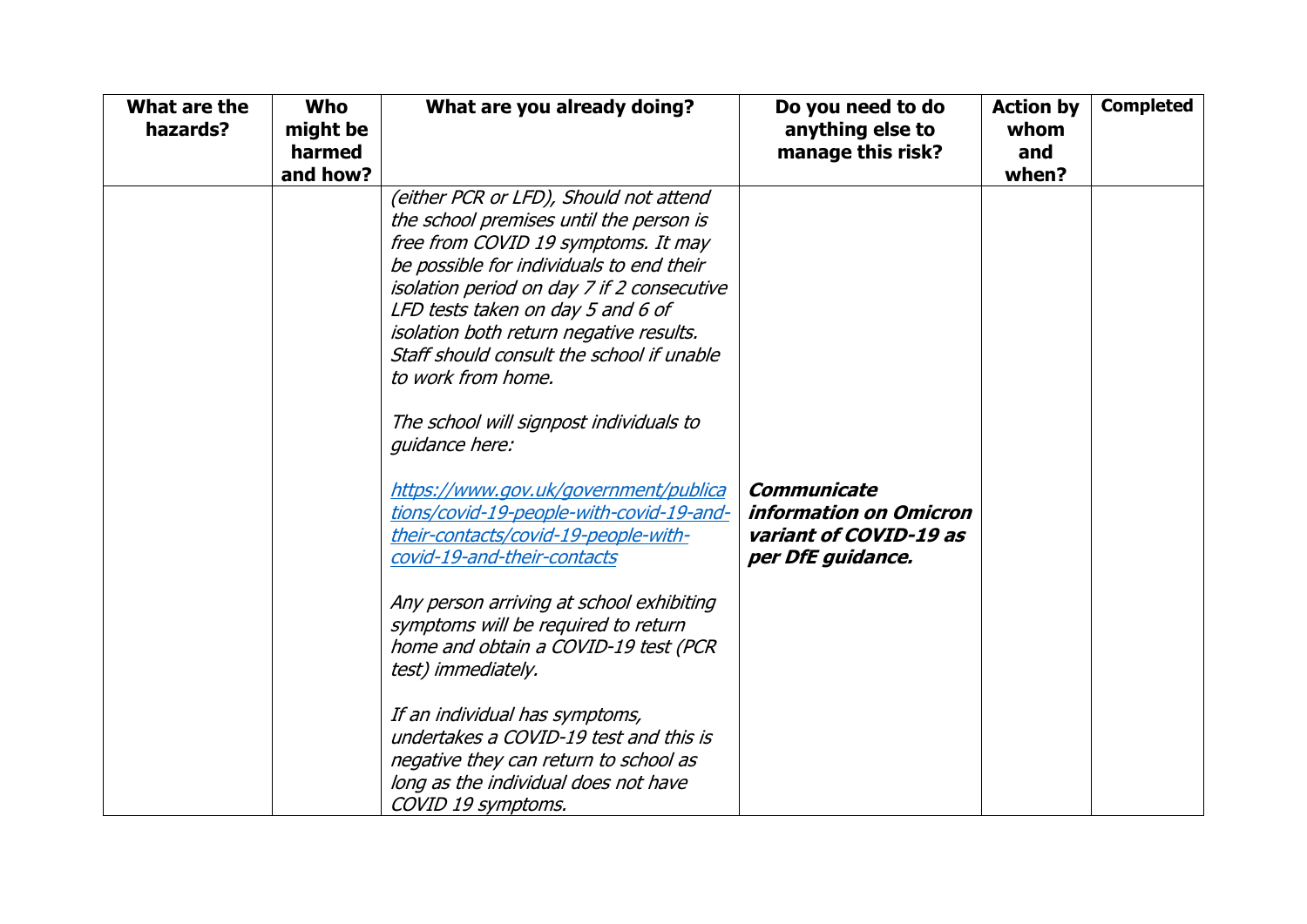| What are the<br>hazards?                                                      | <b>Who</b><br>might be<br>harmed<br>and how?                                                                                                                                                                                                                                                                                                                                                                                                                                         | What are you already doing?                                                                                                                                                                                                                                                        | Do you need to do<br>anything else to<br>manage this risk?                                                                                                                                                                                                                                                                                                                       | <b>Action by</b><br>whom<br>and<br>when? | <b>Completed</b> |
|-------------------------------------------------------------------------------|--------------------------------------------------------------------------------------------------------------------------------------------------------------------------------------------------------------------------------------------------------------------------------------------------------------------------------------------------------------------------------------------------------------------------------------------------------------------------------------|------------------------------------------------------------------------------------------------------------------------------------------------------------------------------------------------------------------------------------------------------------------------------------|----------------------------------------------------------------------------------------------------------------------------------------------------------------------------------------------------------------------------------------------------------------------------------------------------------------------------------------------------------------------------------|------------------------------------------|------------------|
|                                                                               |                                                                                                                                                                                                                                                                                                                                                                                                                                                                                      | Government self-isolation quidance<br>All parents/carers and visitors are asked<br>to take an LFD test before entering the<br>school.                                                                                                                                              |                                                                                                                                                                                                                                                                                                                                                                                  |                                          |                  |
| Vulnerable staff or<br>pupils contracting<br>COVID-19 from<br>being in school | <b>Staff</b><br>Staff and pupil survey undertaken to<br>deemed<br>determine individuals that are clinically<br>vulnerable<br>extremely vulnerable (CEV). Where CEV<br>see<br>persons are identified an individual risk<br>governme<br>assessment will be put in place to<br>nt list are<br>provide adequate controls within school.<br><b>likely to</b><br>experienc<br>e worse<br>symptoms<br>and<br>additional<br>health<br><i><b>issues if</b></i><br>contract<br><b>COVID-19</b> |                                                                                                                                                                                                                                                                                    | <b>Where pregnancy risk</b><br>assessments have been<br>completed, ensure<br>these are reviewed<br>regularly in line with<br>risks and guidance. See<br>specific guidance for<br>pregnant employees.<br>https://www.gov.uk/gov<br>ernment/publications/cor<br>onavirus-covid-19-<br>advice-for-pregnant-<br>employees/coronavirus-<br>covid-19-advice-for-<br>pregnant-employees | Executive<br>Head                        |                  |
| <b>Ineffective</b><br>personal hygiene<br>measures                            | <b>Pupils,</b><br>staff,<br>visitors,<br>and the<br>public<br><b>becoming</b><br><i>infected</i><br>with                                                                                                                                                                                                                                                                                                                                                                             | Frequent and thorough hand cleaning<br>should now be a regular practice.<br>Staff and pupils encouraged to follow the<br>Catch it, Bin it, kill it approach.<br>Posters are displayed by sinks to show<br>how to effectively wash hands.<br>Where pupils are to use hand sanitiser | <b>Enhanced approach to</b><br>hand washing and good<br>personal hygiene to be<br>continued in a<br>manageable way-<br>detailed during INSET<br>days 2 <sup>nd</sup> and 3rd                                                                                                                                                                                                     | Head of<br>School                        |                  |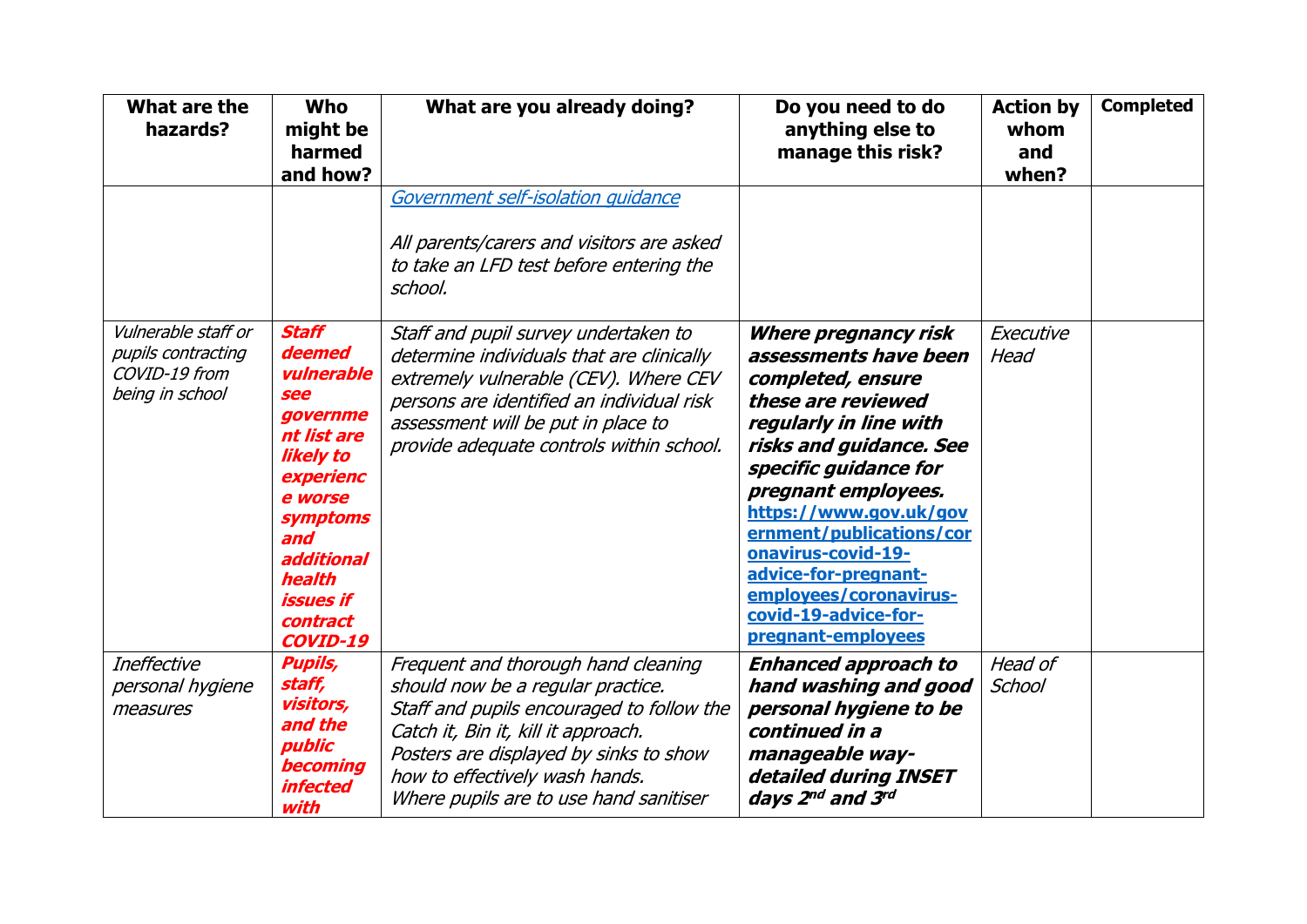| What are the<br>hazards?                               | <b>Who</b><br>might be<br>harmed<br>and how?                                                                                 | What are you already doing?                                                                                                                                                                                                                                                                                                                                                                                                                                                                                                                                                                                                                                                                                                                                                                                                                                | Do you need to do<br>anything else to<br>manage this risk?                                                                                                                                                                                                                                                                                                                            | <b>Action by</b><br>whom<br>and<br>when? | <b>Completed</b> |
|--------------------------------------------------------|------------------------------------------------------------------------------------------------------------------------------|------------------------------------------------------------------------------------------------------------------------------------------------------------------------------------------------------------------------------------------------------------------------------------------------------------------------------------------------------------------------------------------------------------------------------------------------------------------------------------------------------------------------------------------------------------------------------------------------------------------------------------------------------------------------------------------------------------------------------------------------------------------------------------------------------------------------------------------------------------|---------------------------------------------------------------------------------------------------------------------------------------------------------------------------------------------------------------------------------------------------------------------------------------------------------------------------------------------------------------------------------------|------------------------------------------|------------------|
|                                                        | <b>COVID-19:</b>                                                                                                             | this should be done under adult<br>supervision.                                                                                                                                                                                                                                                                                                                                                                                                                                                                                                                                                                                                                                                                                                                                                                                                            | <b>September</b><br>(NHS video for<br>handwashing)<br><b>NHS video</b>                                                                                                                                                                                                                                                                                                                |                                          |                  |
| Possible<br>contamination in<br>school<br>environment. | <b>Pupils,</b><br>staff,<br>visitors,<br>and the<br>public<br><b>becoming</b><br><i>infected</i><br>with<br><b>COVID-19:</b> | Face coverings will be worn by staff and<br>adults (including visitors) when moving<br>around in corridors and communal areas.<br>Hand sanitiser to be available at<br>reception for visitors to use on arrival<br>before signing in.<br>Ventilation is to be maintained either by<br>mechanical ventilation adjusted to<br>increase the ventilation rate where<br>possible, and natural ventilation (fresh<br>air) by opening windows. During<br>occupied times, windows should be<br>opened enough to provide background<br>ventilation, during unoccupied times<br>(during the school day) windows should<br>be fully opened.<br>Internal and external doors can be kept<br>open to assist as this will increase<br>ventilation.<br>Maintain an appropriate cleaning<br>schedule. This should include regular<br>cleaning of areas and equipment with a | <b>Ensure adequate supply</b><br>of face coverings<br>available for use by<br>staff and visitors.<br><b>Update communication</b><br>with school community<br>on wearing of face<br>coverings and<br>implement signage.<br>If staff currently share<br>desks, a cleaning<br>regime will be used to<br>sanitise desks between<br>"shifts"<br>Fire doors are to be<br>kept open when the | All relevant<br>staff                    |                  |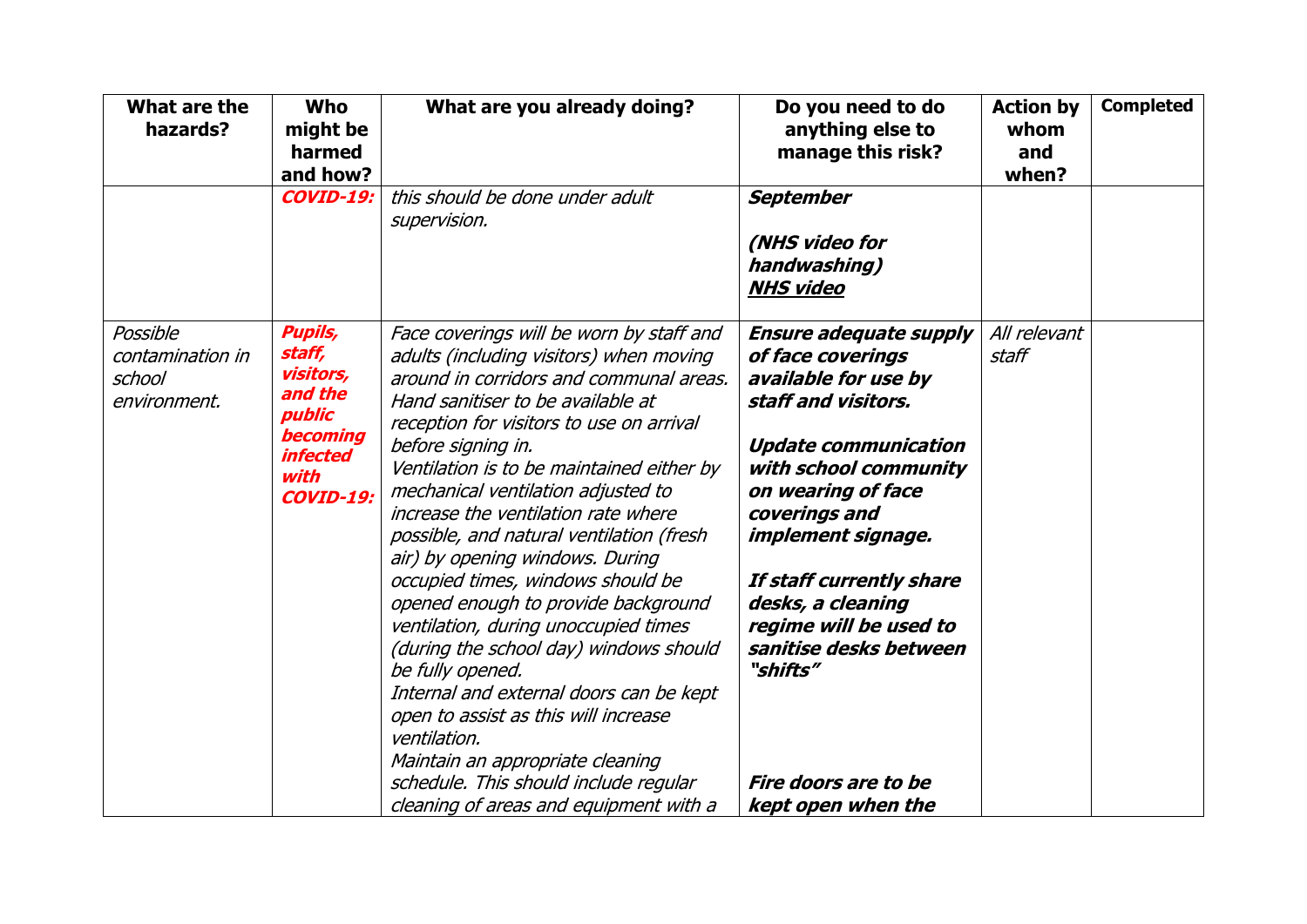| What are the<br>hazards? | <b>Who</b><br>might be<br>harmed<br>and how? | What are you already doing?                                                                                                                                                                                                                                                                                                                                                                                                                                                                                                                                                                                                                                                                                                                                                                          | Do you need to do<br>anything else to<br>manage this risk?                                      | <b>Action by</b><br>whom<br>and<br>when? | <b>Completed</b> |
|--------------------------|----------------------------------------------|------------------------------------------------------------------------------------------------------------------------------------------------------------------------------------------------------------------------------------------------------------------------------------------------------------------------------------------------------------------------------------------------------------------------------------------------------------------------------------------------------------------------------------------------------------------------------------------------------------------------------------------------------------------------------------------------------------------------------------------------------------------------------------------------------|-------------------------------------------------------------------------------------------------|------------------------------------------|------------------|
|                          |                                              | particular focus on frequently touched<br>surfaces.<br>Cleaning regimes should be clearly<br>documented to reflect times of day<br>cleaning is taking place and who is<br>responsible for the task.<br>Spaces in school that are poorly<br>ventilated (i.e. no natural or mechanical<br>ventilation) have been identified as<br>follows:<br>The Maths Zone<br>Use of these areas will be restricted as<br>much as possible. If these areas need to<br>be used for unavoidable reasons, the<br>following control measures will be<br><i>implemented:</i><br>Social distancing (2m minimum)<br>to be strictly observed<br>CO2 monitor to be used to<br>confirm when ventilation/air<br>quality is poor<br>Face coverings to be worn by<br>adults<br>The duration of the activity will be<br>restricted | room is occupied and<br>staff will be responsible<br>for closing them when<br>leaving the area. |                                          |                  |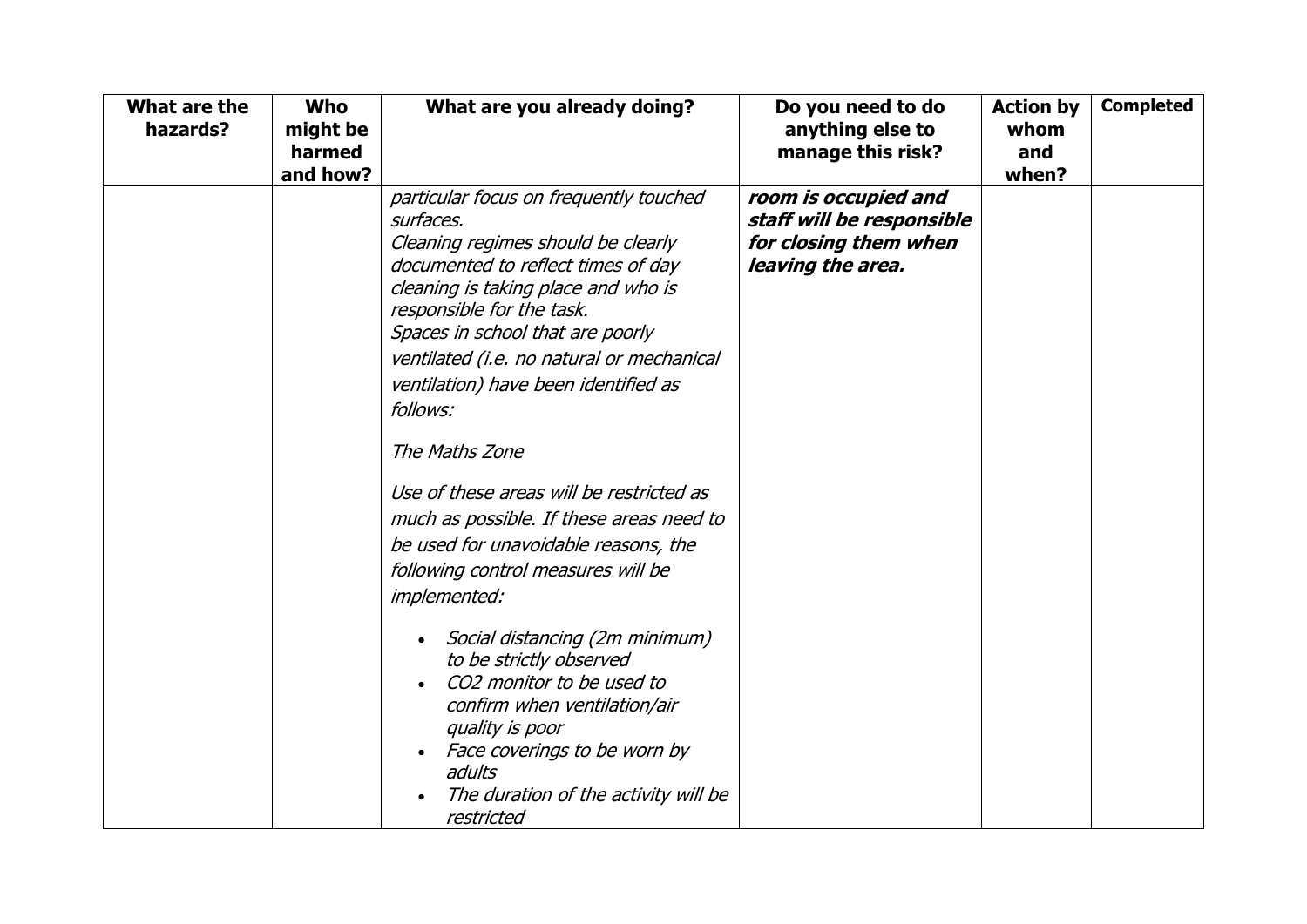| What are the<br>hazards?                                                                                                                          | <b>Who</b><br>might be<br>harmed<br>and how?                                                                                        | What are you already doing?                                                                                                                                                                                                                                                                                                                                              | Do you need to do<br>anything else to<br>manage this risk?                                                               | <b>Action by</b><br>whom<br>and<br>when? | <b>Completed</b> |
|---------------------------------------------------------------------------------------------------------------------------------------------------|-------------------------------------------------------------------------------------------------------------------------------------|--------------------------------------------------------------------------------------------------------------------------------------------------------------------------------------------------------------------------------------------------------------------------------------------------------------------------------------------------------------------------|--------------------------------------------------------------------------------------------------------------------------|------------------------------------------|------------------|
|                                                                                                                                                   |                                                                                                                                     | The number of individuals present<br>$\bullet$<br>in the space will be kept to the<br>very minimum (as specified on<br>entrances to the space).<br>Ventilation breaks between usage<br>to be observed<br>Any actions to improve ventilation will<br>not compromise other aspects of safety<br>and security                                                               |                                                                                                                          |                                          |                  |
| Possible<br>contamination by<br>close contact<br>when providing<br>first aid to<br>persons in<br><i>isolation room</i><br>awaiting<br>collection. | <b>Pupils,</b><br>staff,<br>visitors,<br>and the<br>public<br>becoming<br><i>infected</i><br>with<br><b>COVID-19:</b>               | When providing first aid to persons in<br>isolation consider wearing appropriate<br>PPE.                                                                                                                                                                                                                                                                                 | <b>PPE</b> available if<br>supporting a child who<br>is symptomatic.                                                     |                                          |                  |
| Possible<br>contamination<br>from a<br>symptomatic<br>person on site                                                                              | <b>Pupils,</b><br>staff,<br>visitors,<br>and the<br>public<br><b>becoming</b><br><i><b>infected</b></i><br>with<br><b>COVID-19:</b> | Symptomatic person should not be on<br>site - see first section.<br>Should a staff member arrive at school<br>or become symptomatic whilst at school<br>they will be required to leave site<br>immediately, if they need collecting, they<br>will sit in a dedicated room, isolated.<br>Should a pupil become symptomatic<br>whilst at school they will be isolated in a | Communicate<br>information regarding<br>how to obtain a COVID-<br>19 test<br>Maths zone to be used<br>as isolation room, |                                          |                  |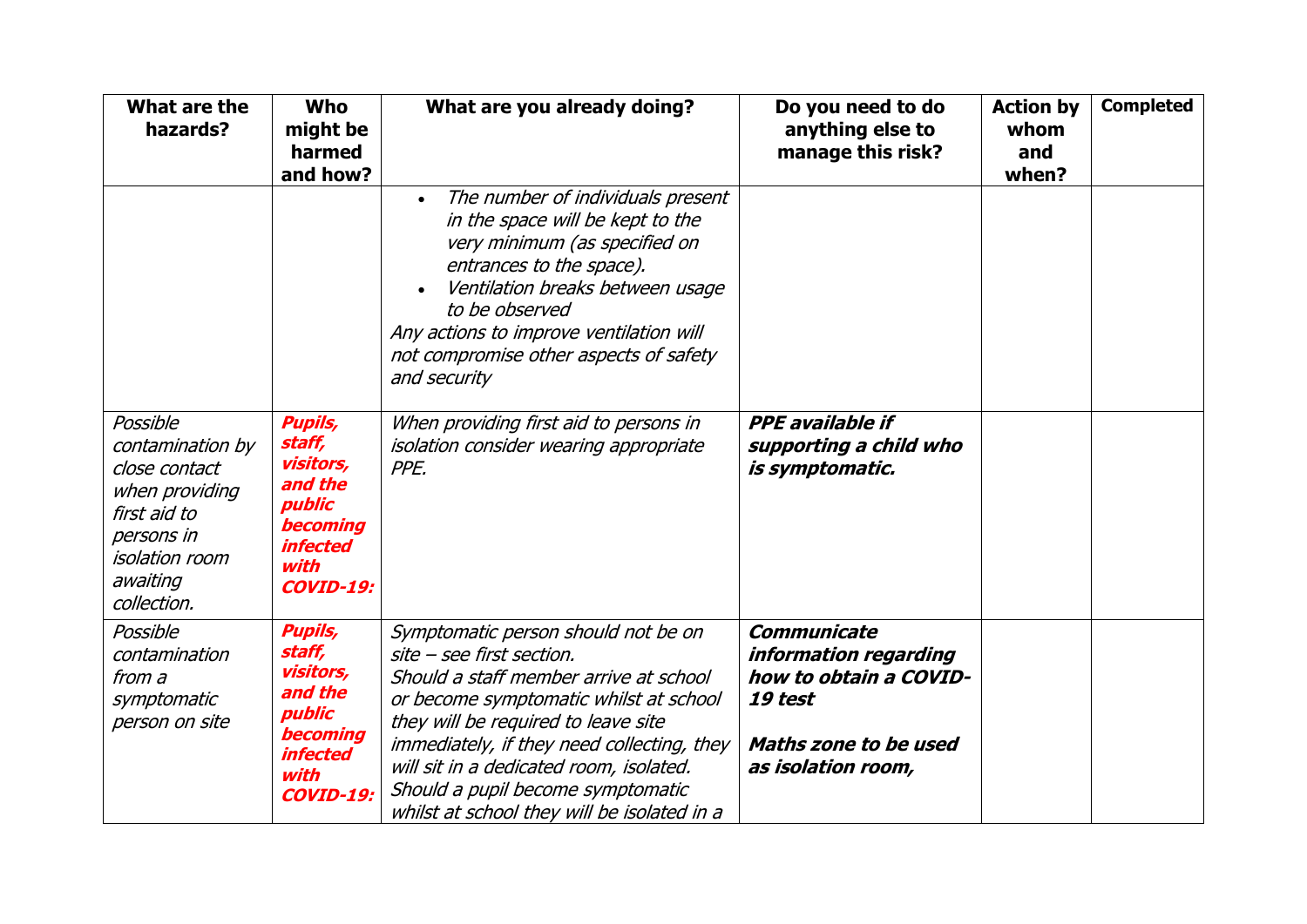| What are the<br>hazards?                                                     | <b>Who</b><br>might be<br>harmed<br>and how?                                                                                                          | What are you already doing?                                                                                                                                                                                                                                                                                                                                                                                                                                                             | Do you need to do<br>anything else to<br>manage this risk? | <b>Action by</b><br>whom<br>and<br>when? | <b>Completed</b> |
|------------------------------------------------------------------------------|-------------------------------------------------------------------------------------------------------------------------------------------------------|-----------------------------------------------------------------------------------------------------------------------------------------------------------------------------------------------------------------------------------------------------------------------------------------------------------------------------------------------------------------------------------------------------------------------------------------------------------------------------------------|------------------------------------------------------------|------------------------------------------|------------------|
| Insufficient or<br><i>inappropriate PPE</i><br>available or<br>misuse of PPE | <b>Pupils,</b><br>staff,<br>visitors,<br>and the<br>public<br><b>becoming</b><br><i>infected</i><br>with                                              | room supervised by a staff member.<br>Consider wearing a fluid resistant<br>surgical face mask, disposable gloves,<br>and apron for the duration of the<br>supervision. Parent/carer will be<br>contacted and required to collect pupil<br>asap.<br>Staff member supervising will then<br>remove and dispose of all PPE (see<br>contaminated waste) and will wash<br>hands.<br>Disposable gloves, aprons,<br>goggles/visors, and masks are available<br>for use as identified required. | (WHO video for masks)<br><b>WHO video</b>                  |                                          |                  |
| <b>Ineffective</b><br>management of<br>potentially<br>contaminated<br>waste  | <b>COVID-19</b><br><b>Pupils,</b><br>staff,<br>visitors,<br>and the<br>public<br><b>becoming</b><br><i><b>infected</b></i><br>with<br><b>COVID-19</b> | Standard waste will continue to be<br>managed in line with existing<br>arrangements.<br>Any waste that is considered to be<br>potentially infected/contaminated will be<br>double bagged before placing<br>immediately in a secure area for 72<br>hours prior to placing in bins; this will<br>include any used PPE and any used                                                                                                                                                        | Secure area will be<br>behind the Bin shelter              | <b>Site</b><br>manager                   |                  |